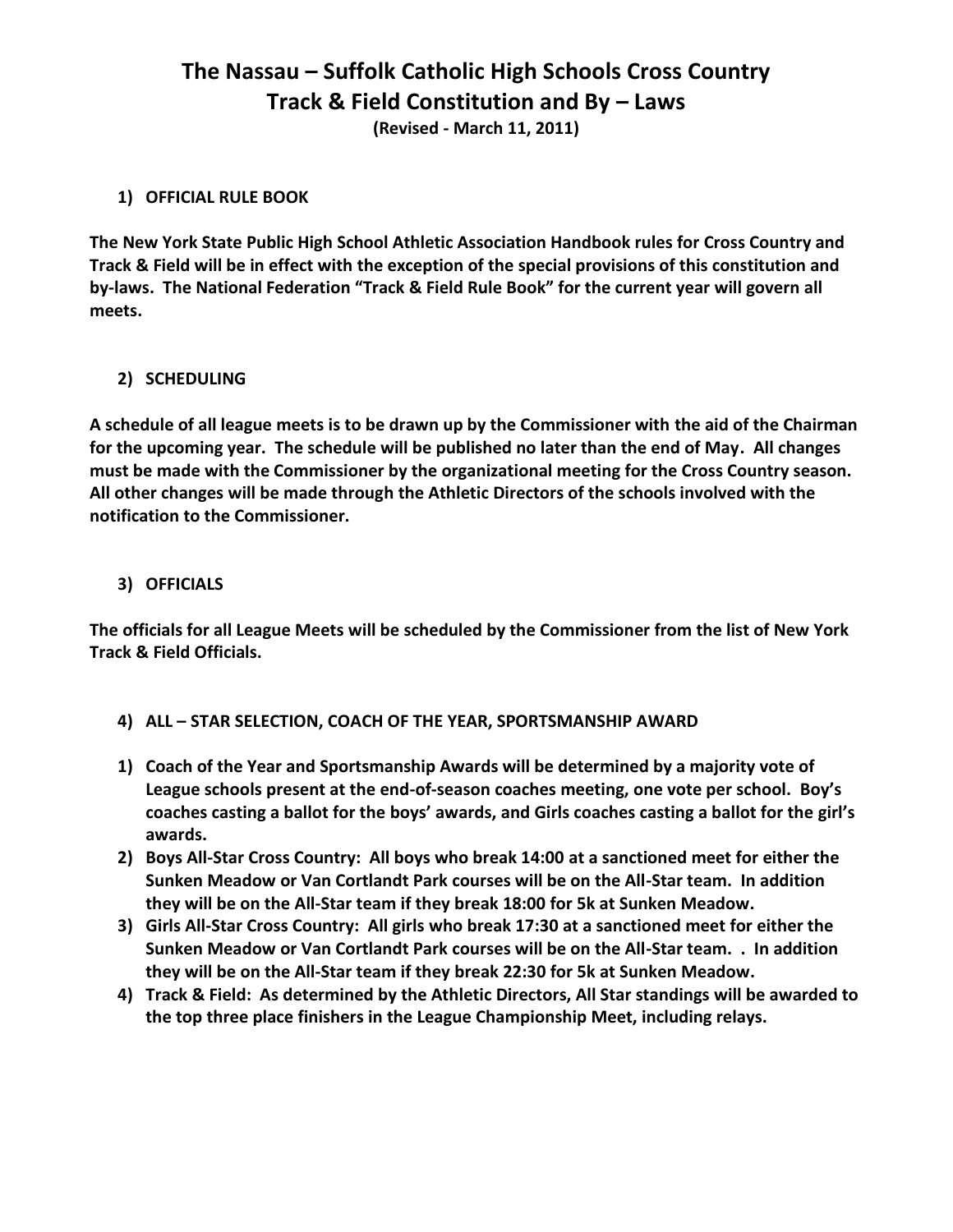### **5) GAMES COMMITTEE AND JURY OF APPEALS**

**The Games Committee and the Jury of Appeals will consist of Donal Buckley (Chairman), Mark Robinson (Official) and Tony Toro (Commissioner of Track & Field).**

- **1) Games Committee: This Committee will have the responsibility for the proper conduct of a meet, for the administrative procedures and the terms and conditions that govern the meet's competition. Rule 3-2**
- **2) Jury of Appeals: The Jury is the final board of appeal, following a verbal protest to the referee. A protest to the Jury is to be in writing and is to be made within 30 minutes following the denial by the referee. The jury can decide on violations of applications of rules and procedures. Judgment calls cannot be protested. Rule 3 – 5 (Articles 1/2/3/4)**

# **6) MEETS TO BE CONDUCTED EACH SEASON**

- **1) CROSS COUNTRY: The NSCHSAA shall conduct the following meets.**
	- **A) Inter – School Competitions**
	- **B) Sophomore Championship Meet**
	- **C) League Championship "A" Meet**
	- **D) League Championship "AA" Meet (Varsity, JV, Freshmen)**
- **2) Indoor Track & Field**
	- **A) Christmas Classic**
	- **B) Freshmen – Sophomore Meets for Boys**
	- **C) Freshmen – Sophomore Meet for Girls**
	- **D) Varsity Championship Meet for Boys and Girls**
- **3) Spring Track & Field**
	- **A) Easter Classic**
	- **B) Developmental competitions for boys and girls**
	- **C) Freshmen – Sophomore Championship Meets for Boys**
	- **D) Freshmen – Sophomore Championship Meet for Girls**
	- **E) League Championship "A" Meet**
	- **F) League Championship "AA" Meet**
- **7) ROSTERS**
- **1) Schools will submit their roster on line: [www.just-in-time-racing.com](http://www.just-in-time-racing.com/)**
- **2) Schools must contact Tony Toro for their password**
- **3) The Commissioner will inform coaches when all rosters are due.**
- **4) Additional athletes may be added after the due date**
- **5) After receiving rosters, competitor numbers will be issued and will be used for the season. These competitor numbers will identify your athletes.**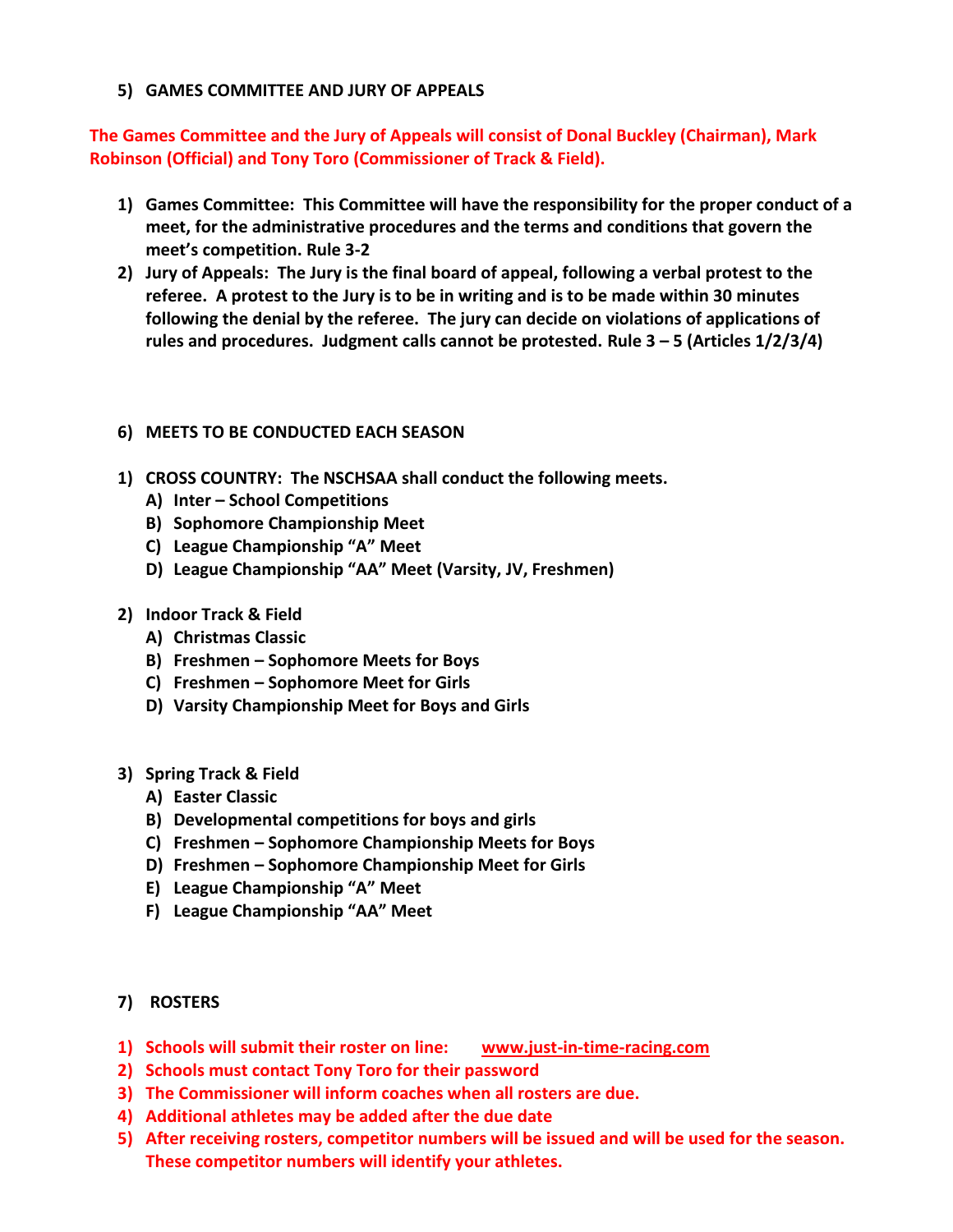### **8) ENTRY PAYMENTS**

**All checks must be sent to the League Treasurer. A Copy of the check must also be sent to the Commissioner (Tony Toro) along with the entry. Entry fees should be paid prior to the day of the meet. Entries must be in the hands of the Commissioner by the due date and signed by the Athletic Director.**

### **9) PARTICIPATION**

**Before a team or individual can participate in competition they must have had the following number of practice sessions:**

- **1) Team – 15 practice sessions**
- **2) Individual – 13 practice sessions**

**An athlete must represent their school in three sanctioned meets during that season in order to compete in Championships Meets. Only exception is a Medical Waiver.**

### **10) MEDICAL WAIVER**

**A medical waiver, signed by a doctor, is permitted in lieu of the 3 required meets. The medical waiver must include the start state of the injury/illness and the date of permitted return. The medical waiver must be submitted to the Commissioner 48 hours prior to the seeding meeting.**

# **11) DEFINITION OF FRESHMEN AND SOPHOMORE ATHLETES**

- **1) Freshmen – a first time 9th grade student**
- **2) Sophomore – a first time 10th grade student**

**In League meets where separate events are held for freshmen and sophomore, a freshmen may compete only as a freshmen and a sophomore may compete only as a sophomore. Freshmen may not be moved up to compete as sophomores.**

**Transfer Rules**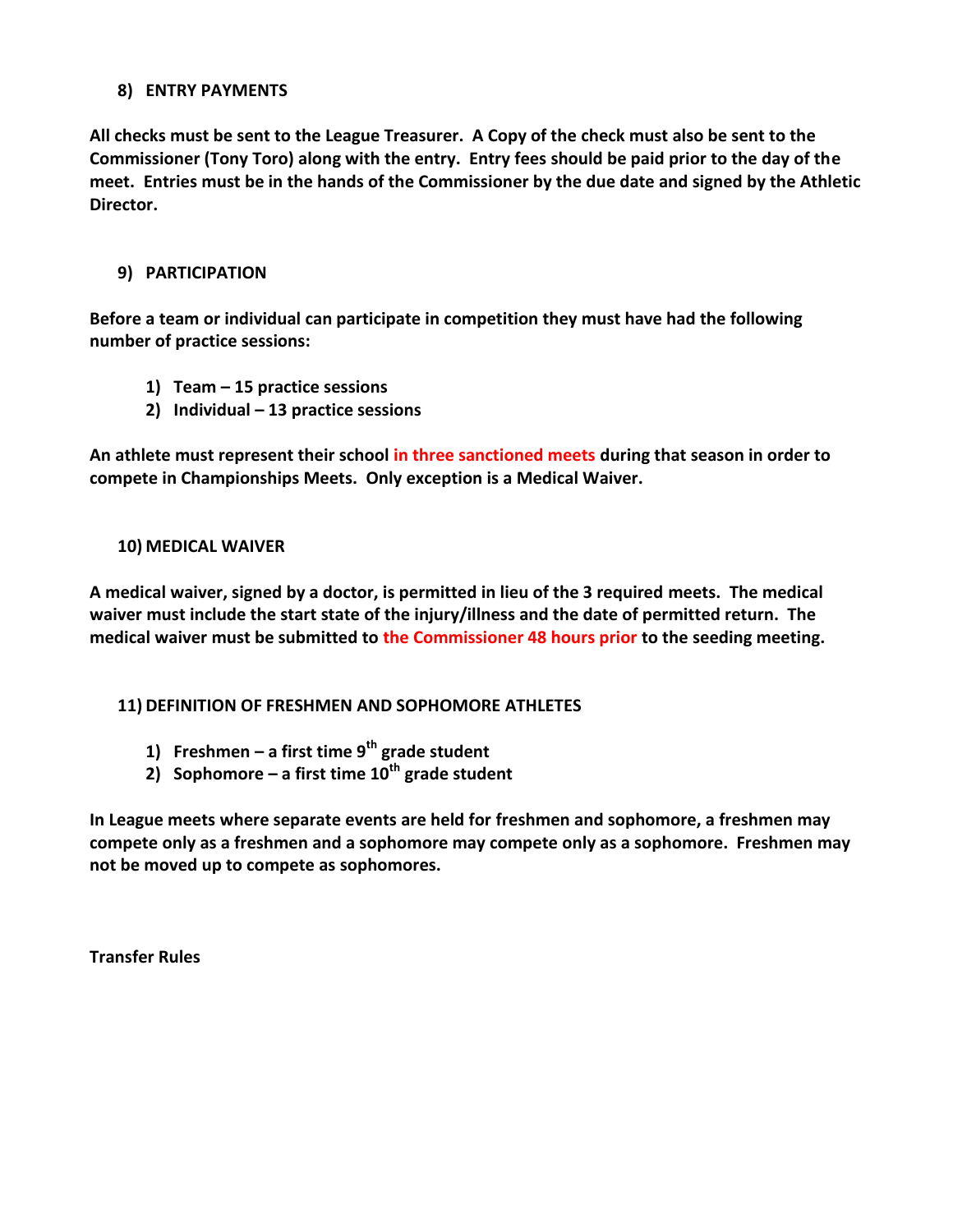# **CROSS COUNTRY**

#### **START OF THE SEASON**

**The start of the season will be determined by the Athletic Directors and announced at the end of the spring season.**

### **PARTICIPATION RULE FOR CHAMPIONSHIP MEETS – See Rule number 9**

### **COURSE DISTANCE**

**The freshmen course shall be 1 ½ miles at Sunken Meadow State Park. The Junior Varsity and Varsity courses shall be 2 ½ miles for the weekday (usually Wednesday) competitions and 5K course for the Championship meet.**

### **RACING**

**In the Cross Country season both the Varsity and freshmen teams must start their best seven runners. A runner who is injured or ill is accepted. In each succeeding race a school must run its next best runners. A school may not compete in a lower category without having a full seven member team in a higher category race. However, if on race day of the meet a school wishes an exception, a team representative must seek a decision from the "Games Committee" at a coaches meeting before the Championship starts. In the event that a team does not finish five competitors, the places of all finishing members shall be retained as well as the individual medals and there will be no re-tabulation of the score.**

**TIES – In case of a tie, the team with the lowest 6th place finisher shall be awarded the higher team place.**

#### **AWARDS - TEAMS**

**The NSCHSAA League Championships Plague will be awarded to the first place team in the Varsity Championship Race. A Plaque will be awarded to the first place in all other races. A Plaque will be awarded to the dual meet champion in Varsity, JV and Freshmen levels**

#### **INDIVIDUAL AWARDS**

| 1) Boys and Girls Varsity | Top 25            |
|---------------------------|-------------------|
| 2) Boys Junior Varsity    | Top 25            |
| 3) Girls Junior Varsity   | Top 25            |
| 4) Boys Freshmen "A"      | Top <sub>25</sub> |
| 5) Boys Freshmen "B"      | Top 15            |
| 6) Girls Freshmen "A"     | Top 25            |
| 7) Girls Freshmen "B"     | Top 15            |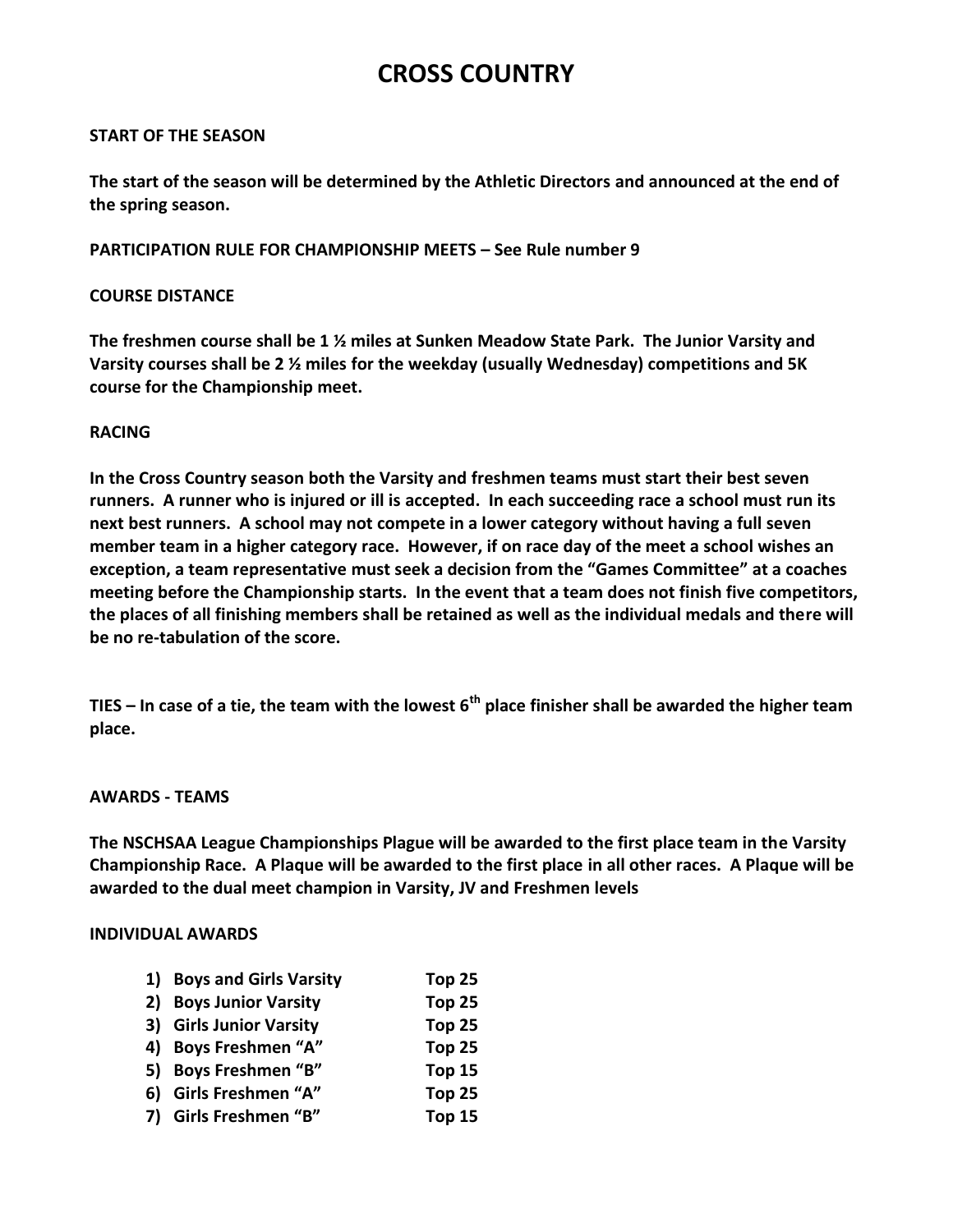# **INDOOR TRACK & FIELD**

**The start of the season will be determined by the Athletic Directors and announced by the end of the prior spring season. See rule # 9 concerning practice participation.**

**Entries for the NSCHSAA League Championships must be received 72 hours prior to the seeding meeting. Entries will be submitted on line using the following web site: [www.just-in-time-racing.com.](http://www.just-in-time-racing.com/) It's the coach's responsibility to make sure that his/her entry is in on time. Your on-line entry is your official entry. Save your on-line entry, as it's your proof that your athletes were properly entered. Failure to do so denies your right to appeal. Entries will be posted at 12:00 noon.**

**A coach, or his/her proxy, is to be present at the Seed Meeting, usually held on the Thursday evening before a League Championship Meet. In order for competitors to score in an event at the Varsity Championships, the athlete must be seeded in that event. If not seeded, the athlete may compete, but may not score. All appeals must be sent to the Commissioner and Chairman.**

### **LEAGUE CHAMPIONSHIP RULES/PROCEDURES**

- **1) Scoring will be: 6 points for 1st Place – 4 points for 2nd Place – 3 points for 3rd place – 2 points for 4th Place and 1 point for 5th Place.**
- **2) Team Awards – A CHSAA League Plaque will be awarded to the first place team in the Varsity Championship Meet. A team plaque will be awarded to the 1st place team in the Freshmen and Sophomore Championships.**
- **3) Individual Awards – Medals will be given to the first three place finishers.**
- **4) An athlete may compete in three events. Athletes shall not be entered in more than 3 events**
- **5) All athletes must wear their competitor number on the front of their jersey. If Labels are being used labels with their name and school name for each event they are entered in must be worn.**
- **6) Seeds are to be actual performances in an open event (seeds can be used for relay legs 800 and up, but a seed in an open event will always have preference). Actual performances will always take preference. All seeds are to be from the current season.**
- **7) Seeded sections/flights will be contested last, unless otherwise changed (vote).**
- **8) A team (each gender) is limited to four (4) relay teams per event. All teams must be declared on-line.**
- **9) Coaches will not be permitted in the infield during the Indoor League Championships.**
- **10) The time schedule of the meet may move ahead no more than 15 minutes.**